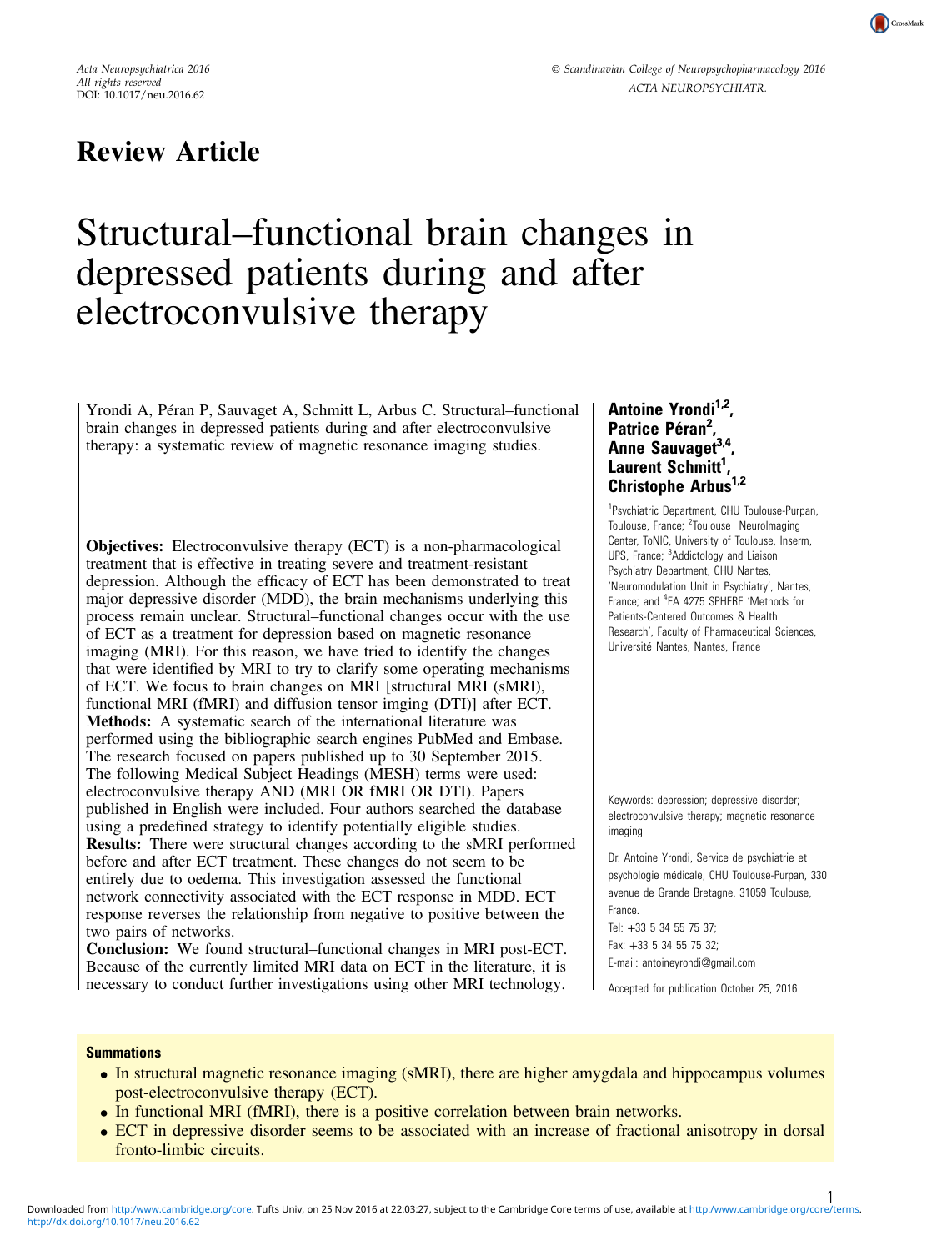#### **Considerations**

- ∙ The studies had small sample sizes.
- The studies presented do not take into account new ECT techniques such as focal electrically administered seizure therapy (FEAST).
- ∙ No study reported the role of an effective ECT session in brain structure and function

#### Introduction

One of the main indications for ECT are mood disorders, which include depressive episodes in unipolar ([1,2\)](#page-8-0) or bipolar depression and depressive decompensation of schizoaffective disorder, catatonia and manic episodes [\(3\)](#page-8-0).

In a review by Loo ([4](#page-8-0)), ECT was shown to be effective in 50–60% of patients with treatmentresistant depression. The author also noted an improvement in the quality of life in 87% of cases after treatment, and 78% of patients maintained this improvement 6 months after treatment.

Also, in patients presenting a depression [major depressive disorder (MDD)] without any criterion of resistance, ECT shows higher efficiency than antidepressants. A meta-analysis compared the ECT with the group of antidepressants including tricyclic antidepressants (TCA), monoamine oxidase inhibitors (MAOIs) and selective serotonin reuptake inhibitors. The comparison of ECT versus antidepressants in general indicates a significant superior effect of ECT (association  $\chi^2 = 51.88$ , df = 1, p < 0.001). The chance of response with ECT is about four times greater than with the antidepressant drugs [odds ratio (OR) 3.72; 95% confidence interval (CI) 2.60, 5.32]. Patients receiving real ECT have nearly three more chances of a positive response than patients using TCA (OR 2.99; 95% CI 1.91, 4.71). A positive response with ECT is approximately six times greater than with MAOIs (OR 6.13; 95% CI 3.82, 9.83) [\(5](#page-8-0)).

The aim of ECT is to induce generalised therapeutic brain stimulation using a current delivered by transcranial electrodes.

After general anaesthesia and muscle relaxants, a short-type pulse current is used. Two types of positions can be achieved, namely bitemporal and unilateral; however, bitemporal has greater efficiency [\(3\)](#page-8-0).

In Europe, two sessions a week are usually performed to obtain a good compromise between therapeutic effects and adverse cognitive effects ([3](#page-8-0),[6](#page-8-0)–[10](#page-8-0)). In USA, three sessions a week are performed to obtain quicker results. There would be no difference in the number of sessions of ECT to achieve. So the time, in weeks, would be shorter for the 'thrice weekly' group [\(11,12](#page-8-0)).

The number of sessions during an ECT treatment varies depending on the severity of depression and on the clinical response. Remission is expected after an

average of eight sessions of bilateral (BL) ECT ([3](#page-8-0)). Treatment should be prolonged until complete remission is achieved.

Although the efficacy of ECT has been demonstrated to treat MDD [\(3,13](#page-8-0)) the brain mechanisms underlying this process remain unclear [\(14](#page-8-0)).

Various hypotheses can explain the operation of this treatment. The first hypothesis shows that ECT increases the neurobiological levels of serotonin, dopamine, norepinephrine and acetylcholine, as well as opioid and gamma-aminobutyric acid (GABA) activity [\(15\)](#page-8-0). ECT reduces the D2 receptor binding potential of dopamine in the anterior cingulate cortex ([16](#page-8-0)). It also diminishes the binding potential of 5- HT1A receptors in the anterior cingulate cortex, the frontal region of the orbitofrontal cortex, the amygdala and the hippocampus ([17](#page-8-0),[18](#page-8-0)).

The second hypothesis is that ECT increases GABAergic action that diminishes excitation [\(19\)](#page-9-0). And the third hypothesis is that ECT also affects neurogenesis, which has been demonstrated in animals with an increased expression in hippocampal brain derived neurotrophic factor serum levels [\(20](#page-9-0)–[22\)](#page-9-0).<br>Several studies, including animal models of Several studies, including animal models of depression. have shown that ECT induces depression, neurotrophic action on the hippocampus (increased neurogenesis and synaptogenesis and proliferation of glial cells) [\(20](#page-9-0),[23\)](#page-9-0). Some work has highlighted the neuroplasticity mechanisms following an ECT treatment in regions of interest such as the hippocampus [\(24](#page-9-0)–[26\)](#page-9-0).

Neuroimaging data have revealed a multitude of regions and networks involved in depression that reflect the complexity and diversity of depressive states, both in unipolar and bipolar depression. These studies allowed the identification of a wide cortico-limbic network, including the following:

- ∙ The hippocampus, which is involved in memory, emotion or stress ([27\)](#page-9-0).
- ∙ The amygdala, which plays a role in emotions and in anxiety ([28\)](#page-9-0).
- ∙ The dorsolateral, ventrolateral and medial prefrontal cortices, which are involved in attentional processes, working memory and in decision making ([29](#page-9-0)).
- ∙ The anterior cingulate cortex, which is involved in the motivational system.
- ∙ The basal ganglia, which play a role in learning routine procedures.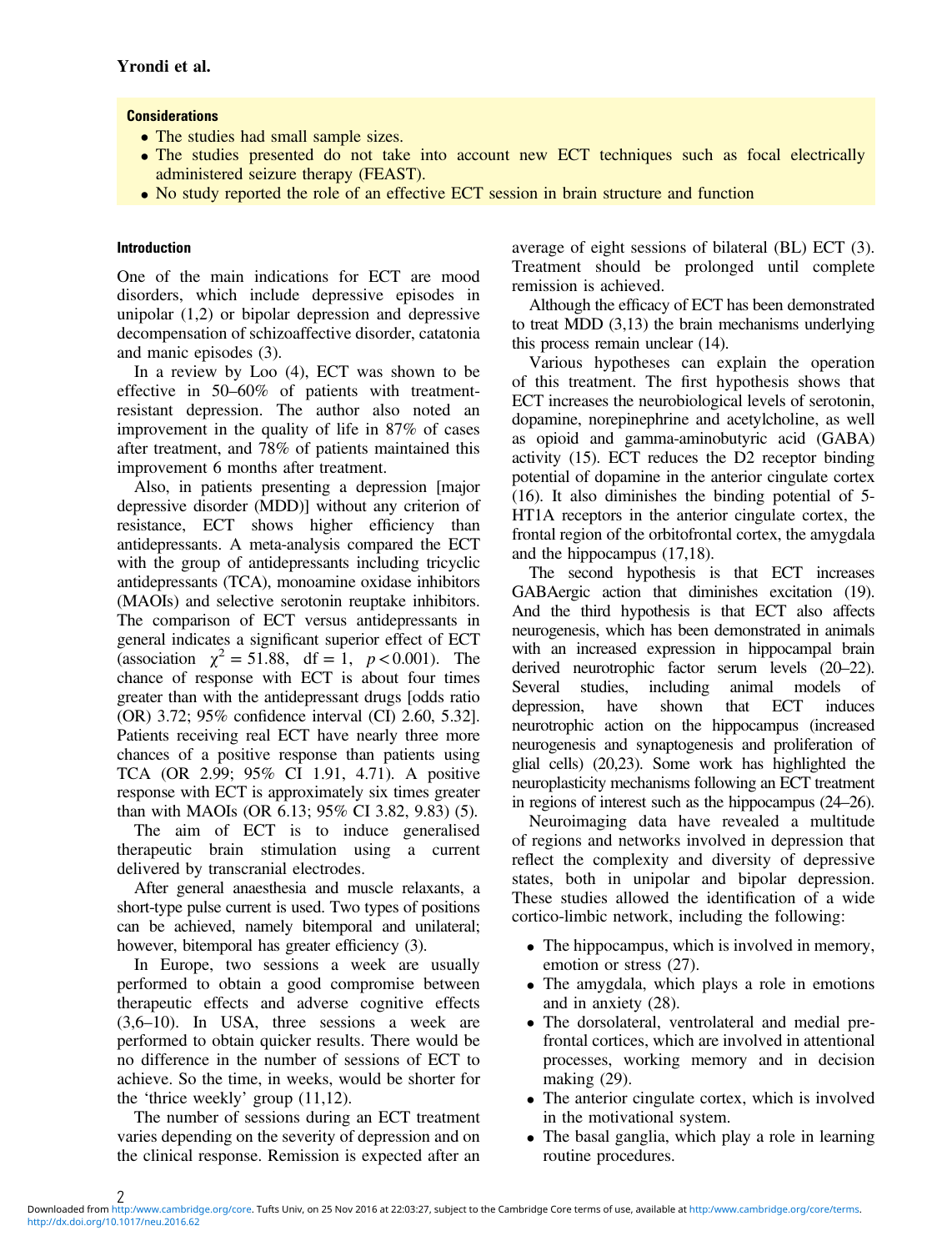The motor slowing and cognitive disorders observed in depressed people may be due to disturbances in the cortico-limbic system [\(30](#page-9-0)).

At the neuroanatomical level, the major neural systems for understanding the pathophysiology of depression include those involved in the processing and regulation of emotion and rewards. These systems are altered in depression. They include subcortical systems involved in emotion and reward processes (the amygdala and the ventral striatum); the medial prefrontal cortex and the anterior cingulate gyrus are involved in processing and automatic or implicit emotion regulation, and the lateral prefrontal cortical system (prefrontal cortex and lateral dorsal lateral ventral) is involved in cognitive control and voluntary or forced emotion regulation [\(31\)](#page-9-0).

These regions can be conceptualised as a medial prefrontal limbic network including the amygdala, anterior cingulate gyrus and the medial prefrontal cortex, which is modulated by serotonergic neurotransmission [\(32](#page-9-0)–[34](#page-9-0)) and a rewards network centred on the ventral striatum in the interconnection with the medial prefrontal cortex and the orbitofrontal cortex, which is modulated by dopamine ([35](#page-9-0)).

Neuroimaging studies ([36](#page-9-0)–[40](#page-9-0)) have shown functional abnormalities of those neural systems in adults with MDD.

A meta-analysis ([41\)](#page-9-0) of the neuroimaging of adults with depressive episodes identified a network focused on the dorsolateral prefrontal cortex and the most dorsal regions of the anterior cingulate gyrus, which show decreased activity in the idle state during depression (improved by the treatment). A second network, centred on the medial prefrontal cortex and subcortical regions, is hyperactivated by emotional stimuli in depression (improved with treatment). This meta-analysis provides evidence that there is increased activity of the neural system involved in processing emotions (amygdala and medial prefrontal cortex) and decreased activity of the neural system involved in emotion regulation (dorsolateral prefrontal cortex).

To our knowledge, there are three reviews [\(42](#page-9-0)–[44\)](#page-9-0) about the neuroimaging and ECT. These previous studies focus on systematic reviews of all neuroimaging techniques and not on a specific study of MRI and these studies consider different kind of patients. Bolwig's review did not target depressions in particular, Zhuo's work focused only on unipolar depression and Abbott et al. described only longitudinal studies of neuroimaging and not specifically the MRI in depression. To our knowledge, there is no review focusing only on the MRI [structural magnetic resonance imaging (MRI), functional MRI (fMRI) and diffusion tensor imaging (DTI)].'

That is why we have tried to identify the changes that were identified by MRI to try to clarify some operating mechanisms of ECT and we have tried to identify the effect of electrode placement on neuroplasticity.

#### Materials and methods

A systematic search of the international literature was performed using the bibliographic search engines PubMed and Embase. The research focused on papers published up to 30 September 2015. The following Medical Subject Headings (MESH) terms were used: electroconvulsive therapy AND (MRI OR fMRI, OR DTI) AND depression. We also used the 'related articles' of PubMed, the bibliography lists, conference abstracts and Google Scholar to identify additional papers. Only papers published in English were included.

Four authors (A.Y., P.P., L.S. and C.A.) searched the database using a predefined strategy to identify potentially eligible studies. First independently and then jointly, these four authors selected studies based on summaries. All online abstracts were reviewed, and full-text papers were retrieved where relevant. This search procedure followed the PRISMA criteria (preferred reporting items for systematic reviews and meta-analyses) [\(45\)](#page-9-0). [Figure 1](#page-3-0) summarises the organisational structure of the literature research strategy and the process used for selecting studies.

## **Results**

General presentation of the results

We identified 24 studies including three reviews. These studies are on sMRI and fMRI.

sMRI (see [Table 1](#page-4-0)). Table 1 There are 13 studies which are interested in morphological modifications  $(26, 46 - 57)$  $(26, 46 - 57)$  $(26, 46 - 57)$  $(26, 46 - 57)$  $(26, 46 - 57)$  $(26, 46 - 57)$ .

Only two studies show no change [\(53,](#page-9-0)[55](#page-10-0)).

In different studies, MRIs are performed between 2 h and 6 months after ECT.

There were structural changes according to the sMRI performed before and after ECT treatment. Early studies show changes in the white matter [\(57\)](#page-10-0).

In the T1 and T2 sequences, there is an immediate increase in volume of the hippocampus and amygdala after ECT ([26](#page-9-0),[50\)](#page-9-0). Second MRIs are performed within 7 days of ECT. There is an increase of subgenual anterior cingulate gyrus as well as right anterior cingulate gyrus [\(47](#page-9-0),[49](#page-9-0)). For these studies, MRIs are performed between 20 days and 3 months after ECT.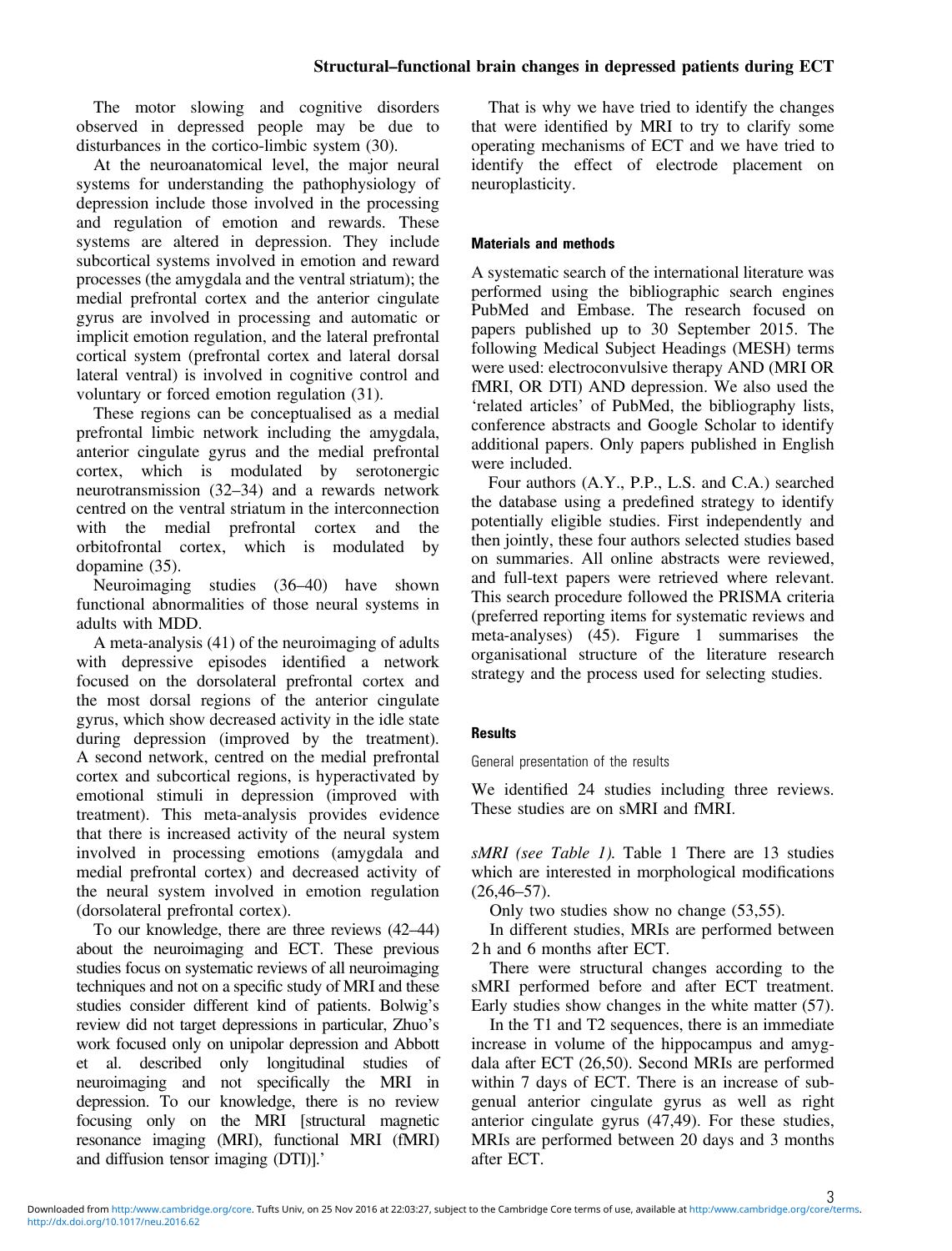<span id="page-3-0"></span>

Fig. 1. Flowchart of the search process. DTI, diffusion tensor imging; MRI, magnetic resonance imaging.

Furthermore, there is an increase of grey matter volume (GMV) in insula and posterior superior temporal cortex (1 week after ECT) [\(48\)](#page-9-0).These changes do not seem to be entirely due to oedema, as there is no visible modification of these structures on T2 relaxation time. Indeed, there was no significant change in MRI T2 relaxation time with ECT in any of the ROIs studied (thalamus, hippocampus, medial temporal lobe grey matter, medial temporal lobe white matter and dorsolateral frontal cortex) in the most recent studies ([53](#page-9-0)). Past studies have hypothesised that ECT produces damage to the blood–brain barrier resulting in the brain oedema ([58\)](#page-10-0). Brain oedema could be detectable by MRI T1 and T2 relaxation times. Oedema is often visible on MRI, and they found no evidence, 2 h after ECT, of oedema in the hippocampus on T2-weighted fluidattenuated inversion recovery images. These data are not in favour of oedema, contrary to the findings of earlier studies [\(53](#page-9-0),[55,56\)](#page-10-0). The volume of the hippocampus, at baseline, seems indicative of response to ECT ([46\)](#page-9-0). Moreover, a smaller pretreatment regional GMV of the right inferior frontal gyrus seems to be correlated with a faster speed of response. A smaller regional GMV of the left inferior frontal gyrus seems to be correlated with higher remission rates [\(59\)](#page-10-0). One study shows that there is an absence of persistent structural change [\(54\)](#page-10-0). Joshi et al. show that lead placement is not shown to significantly influence changes in volume occurring with ECT for the left or right hippocampus or amygdala [\(46](#page-9-0)). Bouckaert et al. ([48](#page-9-0)), in a post hoc analysis, show the morphometric results remained apparently unchanged when they exclude the four patients in whom right unilateral (RUL) ECT failed and who were switched to BL ECT. Although they find a significant  $[p < 0.05]$  after family wise errors (FWE) correction] GMV increase only in the right hemisphere (ipsilateral to the stimulation side), they show a GMV increase in both hemispheres using a less conservative uncorrected statistical parametric mapping (SPM) threshold of  $p < 0.001$ (cluster-level  $p < 0.05$  after FWE correction). BL ECT increases in GMV post-ECT are therefore probable, but these are most pronounced on the right side.

Dukart et al. [\(49](#page-9-0)) show that RUL ECT is correlated with regional increases in local GMV only in the right hemisphere and restricted to (1) the hippocampus, amygdala and anterior temporal pole, (2) the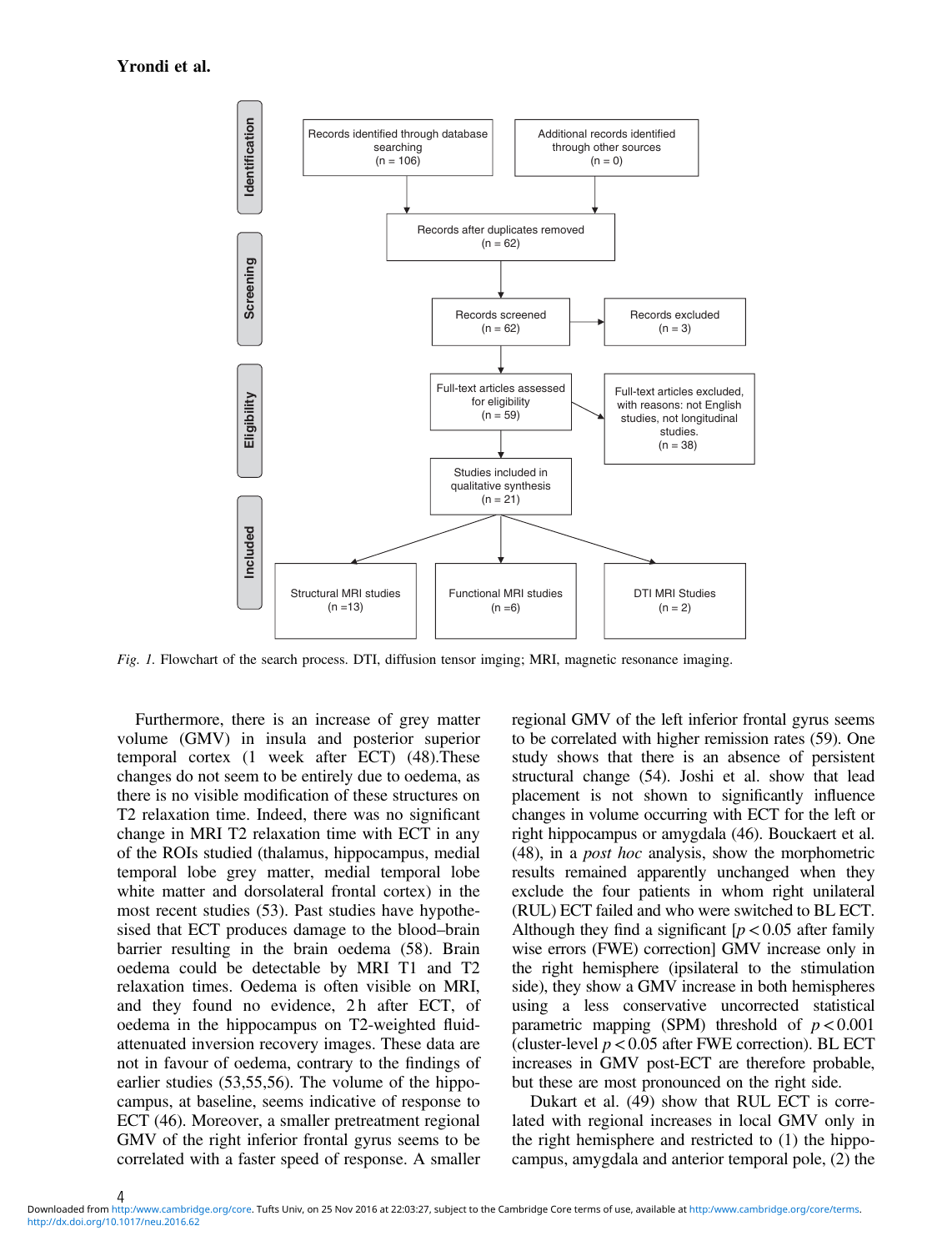#### Structural–functional brain changes in depressed patients during ECT

| <b>Studies</b>                                          | Number of<br>patients                 | Characteristics                                                                                                          | Time since ECT                                                                             | Analysis                                                                                                                                                                        | Result                                                                                                                                                                                                                          |
|---------------------------------------------------------|---------------------------------------|--------------------------------------------------------------------------------------------------------------------------|--------------------------------------------------------------------------------------------|---------------------------------------------------------------------------------------------------------------------------------------------------------------------------------|---------------------------------------------------------------------------------------------------------------------------------------------------------------------------------------------------------------------------------|
| Joshi et al. (46)                                       | 43 patients;<br>32 controls           | 32 RUL, 9 mixed RUL and<br>bilateral, 2 bilateral<br>Brief pulse<br>Titration method<br>Mean $\pm$ SD = 11.45 $\pm$ 3.21 | T1: 24 h before ECT, T2: General linear model<br>1 week after ECT                          | 24 h after 3rd ECT; T3: Focus: hippocampal and amygdala<br>segmenation<br>3T MRI                                                                                                | ECT: structural plasticity in the hippocampus and<br>amygdala<br>Volume deficits normalise towards controls<br>values<br>Volume of the hippocampus at baseline:<br>predictive of subsequent clinical outcome                    |
| Ota et al. (47)                                         | 15                                    | Titration method brief pulse $13.1 \pm 19.1$ days                                                                        | before ECT<br>$9.0 \pm 14.6$ after last<br>ECT                                             | VBM investigation<br>ROI analysis hippocampus, amygdala,<br>and rostral and caudal ACC T1                                                                                       | Increases in the volume of brain structures after<br>ECT treatment: bilateral inferior temporal<br>cortices, hippocampi and para-hippocampi,<br>right subgenual anterior cingulate gyrus and<br>right anterior cingulate gyrus  |
| Bouckaert et al. (48) 28                                |                                       | RUL (4 patients are<br>switched to bitemporal<br>ECT)<br>Dose titration, brief pulse<br>11.2 $\pm$ 4 sessions of ECT     | T2: 1 week after ECT                                                                       | T1: 1 week before ECT VBM whole-brain analysis<br>MRI 3T                                                                                                                        | Righthemispheric grey matter volume increase:<br>caudate nucleus, medial temporal lobe<br>(including hippocampus and amygdala), insula<br>and posterior superior temporal cortex                                                |
| Dukart et al. (49)                                      | No-ECT: 24<br>FCT: 10<br>Controls: 21 | RUL 3 times a week.<br>Brief pulse                                                                                       | T1: before ECT<br>T2: 3 months after ECT ROI analysis<br>T3: 6 months after ECT MRI: 1.5 T | Whole-brain analysis                                                                                                                                                            | Right unilateral ECT: correlated with regional<br>increases in local GMV only in the right<br>hemisphere and restricted to: the<br>hippocampus, amygdala, and anterior<br>temporal pole the insula; and the subgenual<br>cortex |
| Abbot et al. (50)                                       | <b>MDD: 19</b><br>Controls: 20        | <b>RUL: 17</b><br>Bitemporal: 2-3 times<br>weekly                                                                        | Before and after ECT                                                                       | Whole-brain<br>Segmentation<br>MRI: 3T                                                                                                                                          | ECT response is associated with increased<br>hippocampus volume                                                                                                                                                                 |
| Tendolkar et al. (51) 15                                |                                       | Bitemporal<br>Brief pulse<br>Stimulation max. 1008 mC<br><b>10 ECT</b>                                                   | Before and after ECT                                                                       | 1.5 T MRI                                                                                                                                                                       | ROI: hippocampal and amygdala volume Hippocampus and amygdala show increased<br>volume after ECT without evidence of a<br>change in global brain volume                                                                         |
| Nordanskog et al. (26), 12<br>Nordanskog et al.<br>2013 |                                       | <b>10 RUL</b><br>2 bitemporal<br>Brief pulse<br>Dosage<br><b>10 ECT</b>                                                  | Before ECT (T1)<br>$<$ 7 days (T2),<br>168 days (T3) and<br>364 days (T4)                  | ROI: hippocampal volumes<br>3T MRI                                                                                                                                              | Volume increase between T1 and T2                                                                                                                                                                                               |
| Kunigiri et al. (53)                                    | 15                                    | 10 bitemporal<br>5 RUL<br>Titration method                                                                               | Before the first ECT<br>and 2 h after 2nd                                                  | The T(2) relaxation time was measured<br>bilaterally in the thalamus,<br>hippocampus, medial temporal lobes<br>and dorsolateral frontal cortex by a<br>blind rater<br>MRI 1.5 T | There is no change in T2 relaxation time after<br>2nd ECT                                                                                                                                                                       |
| Szabo et al. (57)                                       | 10                                    | 8 RUL, 1 bitemporal et 1<br>RUL/bitemporal titration<br>method<br>Brief pulse<br>10-29 ECT                               | After ECT                                                                                  | 1.5 T MRI                                                                                                                                                                       | ROI: head and body of the hippocampus Absence of persistent structural change                                                                                                                                                   |
| Girish et al. (55)                                      | 5                                     | 5 RUL<br>Titration method                                                                                                | Before the first ECT<br>and 2 h after 2nd                                                  | MRI T(2) relaxation times were<br>measured in the hippocampus and<br>thalamus bilaterally                                                                                       | There was no change in the T2 relaxation time<br>after 2nd ECT                                                                                                                                                                  |
| Dielh et al. 1994                                       | 6                                     | <b>RUL</b><br>Brief pulse                                                                                                | 1-2 days before ECT,<br>30 h after the first<br>ECT and 2h after<br>the second ECT         | ROI: medial temporal lobe (white and<br>grey substances) and thalamus                                                                                                           | The T2 relaxation time post-ECT increased the<br>right and left thalamic oedema                                                                                                                                                 |
| Coffey et al. (57)                                      | 36                                    | RUL and bitemporal                                                                                                       | After ECT                                                                                  | MRI 1.5T                                                                                                                                                                        | Changing white matter in 86% of cases MRI                                                                                                                                                                                       |

<span id="page-4-0"></span>Table 1. Structural magnetic resonance imaging (MRI)

ACC, anterior cingulate cortex; CGA, global cortical atrophy; ECT, electroconvulsive therapy; GMV, grey matter volume; MDD, major depressive disorder; MRI, magnetic resonance imaging; RUL, right unilateral; ROI, region of interest; T, Tesla T1, Time 1; VBM, voxel-based morphometry; WMH, white matter hyperintensities.

insula and (3) the subgenual cortex. Local GMV decreases associated with ECT were noted in the right middle and inferior frontal cortex and premotor regions. Except for the insula, these results are significant after adjustment for the effects of drug treatment.

Nordanskog et al. [\(26](#page-9-0)) do not show any correlation between the type of stimulation (unilateral or BL)

5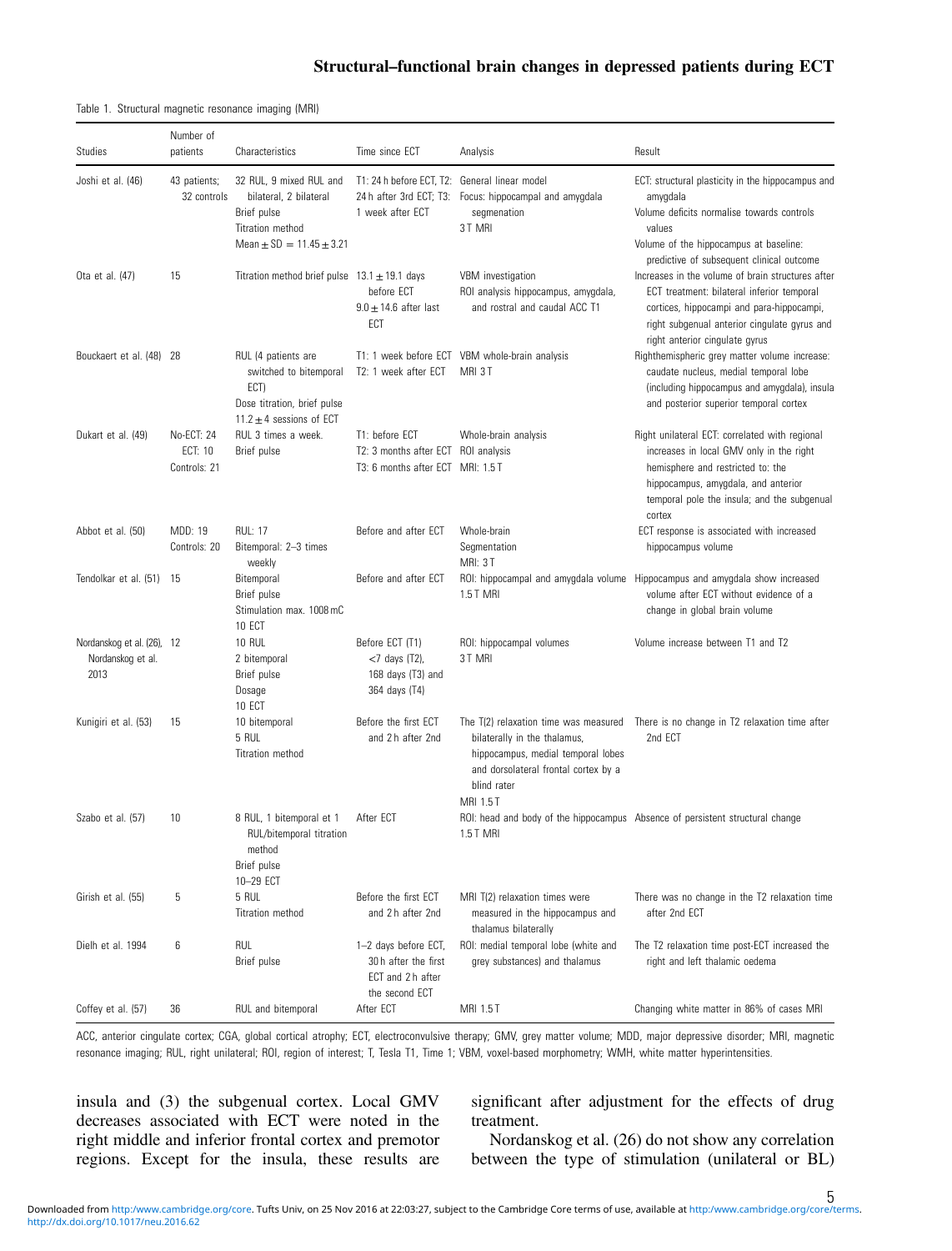#### <span id="page-5-0"></span>Yrondi et al.

Table 2. Functional magnetic resonance imaging (MRI)

| <b>Studies</b>            | Number of<br>patients   | Characteristics                                        | Time since<br>ECT                                                                              | Analysis                                                                                                                                                                                               | Result                                                                                                                                                                                                                                                 |
|---------------------------|-------------------------|--------------------------------------------------------|------------------------------------------------------------------------------------------------|--------------------------------------------------------------------------------------------------------------------------------------------------------------------------------------------------------|--------------------------------------------------------------------------------------------------------------------------------------------------------------------------------------------------------------------------------------------------------|
| Wei et al. (63)           | 11 MDD<br>15 controls   | bifrontal                                              | 12-24 h before<br>ECT<br>24-72 h after ECT                                                     | Voxel-mirrored homotopic connectivity (VMHC) method<br>resting-state functional images<br>MRI 3T                                                                                                       | ECT selectively modulated interhemispheric functional<br>coordination in depression patients                                                                                                                                                           |
| Abbot et al. (50)         | MDD: 19<br>Controls: 20 | RUI: 17<br>Bitemporal:<br>$2-3$ times<br>weekly        | Before and after<br>ECT                                                                        | Whole-brain<br>Segmentation<br><b>MRI: 3T</b>                                                                                                                                                          | ECT response is associated with increased hippocampal<br>functional connectivity                                                                                                                                                                       |
| Abbot et al. (62) 12      |                         | 10 RUI<br>2 Bitemporal<br>Brief pulse<br><b>11 ECT</b> | T1: before FCT<br>T2: after ECT                                                                | Four networks were affected in MDD: the subcallosal<br>cingulate gyrus, the default mode, the dorsal lateral<br>prefrontal cortex, and the dorsal medial prefrontal<br>cortex                          | FCT T1 vs T2: FCT remitters had increased functional<br>network connectivity between the posterior default<br>mode/DMPFC and the posterior default mode/left<br><b>DLPFC</b>                                                                           |
| Beall et al. (65) 6 MDD   |                         | Bitemporal<br>Brief pulse<br>Dosage<br>9 ECT           | T0: before ECT<br>$T1: 1$ to 3 weeks                                                           | fMRI tasks: working memory and emotional tasks. ROI ECT T1 vs T2: orbital frontal cortex activation changes<br>to ROI and activation<br>Resting-state fMRI ROI to ROI                                  | were correlated with depression rating changes in<br>the emotional task. The results did not survive<br>multiple comparisons corrected in the working<br>memory task and resting-state fMRI                                                            |
| Perrin et al. (64) 9 MDD  |                         | Bitemporal<br>Brief pulse<br>8 ECT                     | Before and after<br>ECT                                                                        | An unbiased, data-driven analysis of treatment effects<br>and the identification of a target region of interest.<br>This region was then used to determine the<br>associated functional brain networks | ECT T1 vs T2: connectivity decreased in the left DLPFC;<br>Using this region as a seed, seed-voxel correlations<br>revealed decreased connectivity in the anterior<br>cinqulate, medial frontal cortex, bilateral DLPFCs, and<br>left parietal region. |
| Christ et al. (66) 11 MDD |                         | 7 RUL<br>4 bitemporal<br>Brief pulse<br>12 ECT         | T1: before FCT<br>T2: after 8 ECT<br>T <sub>3</sub> : after remission<br>lend of<br>treatment) | fMRI tasks: auditory stimulation paradigm<br>Image analysis: voxel-wise (whole-brain) analysis; ROI<br>to assess activation intensities                                                                | ECT T1 vs T3: in the voxel-wise analysis, there was<br>decreased activation in the frontal, temporal,<br>parietal, occipital and anterior cingulate cortices                                                                                           |

DLPFC, dorsolateral prefrontal cortex; DMPFC, dorsomedial prefrontal Cortex; ECT, electroconvulsive therapy; fMRI, functional MRI; MRI, magnetic resonance imaging; RUL, right unilateral; ROI, region of interest; T, Tesla T1, Time 1.

and structural modification. The increase in volume of the left hippocampus [T1 (before ECT) vs T2 (<7 days after ECT)] was positively correlated to the number of ECT treatments ( $r = 0.67$ ,  $p < 0.05$ ).

A review[\(44\)](#page-9-0) concerning sMRI highlights an increase of the hippocampal volume at the 1 week post-ECT imaging assessment. But, hippocampal volume had decreased back to the pre-ECT volumes upon longer follow-up assessments at 180 and 365 days and was not correlated with antidepressant response or side effects ([Table 1\)](#page-4-0).

Moreover, it seems that moderate or severe white matter hyperintensities before ECT was associated with higher mortality and global cortical atrophy was possibly associated with cognitive decline upon follow-up. On the other hand, depressed elderly patients with white matter hyperintensities who receive BL ECT are at increased risk of transient cognitive impairment ([60,61](#page-10-0)).

fMRI (see Table 2). Table 2 There are six studies which are interested in functional modifications ([50](#page-9-0)[,62](#page-10-0)–[66\)](#page-10-0). All studies show changes in fMRI.

This investigation assessed the resting-state functional network connectivity associated with the ECT response in MDD. Abbott et al. show that ECT response reverses the relationship from negative

to positive between the two pairs of networks: the relationship from negative to positive between the posterior default mode and the dorsomedial prefrontal cortex, and between the posterior default mode and the dorsolateral prefrontal cortex (DLPFC) [\(62](#page-10-0)).

There is a consistent increase in connectivity to the right DLPFC and posterior cingulate cortex after ECT during working memory and affective tasks ([65](#page-10-0)). In addition, there is a decrease in activity in the frontal, temporal, parietal, occipital gyrus and anterior lobes after ECT using auditory stimuli ([66](#page-10-0)). Right hippocampal connectivity seems to be increased (normalised) after the ECT series and correlated with depressive symptom reduction ([50](#page-9-0)). Christ et al ([66](#page-10-0)) use tonal stimulation to assess the impact of ECT treatment on auditory related networks. They show that depressed patients reduced activation of several cortical areas during ECT course. This indicates that ECT may elicit an unspecific inhibitory effect on neuronal activity. Moreover, sensory perception is still altered post-ECT, even if ECT is effective.

These two studies ([65,66\)](#page-10-0) are resumed in the review of Abbott ([44](#page-9-0)).

Another review ([43\)](#page-9-0) highlights fMRI studies. In this review, many studies point to an increased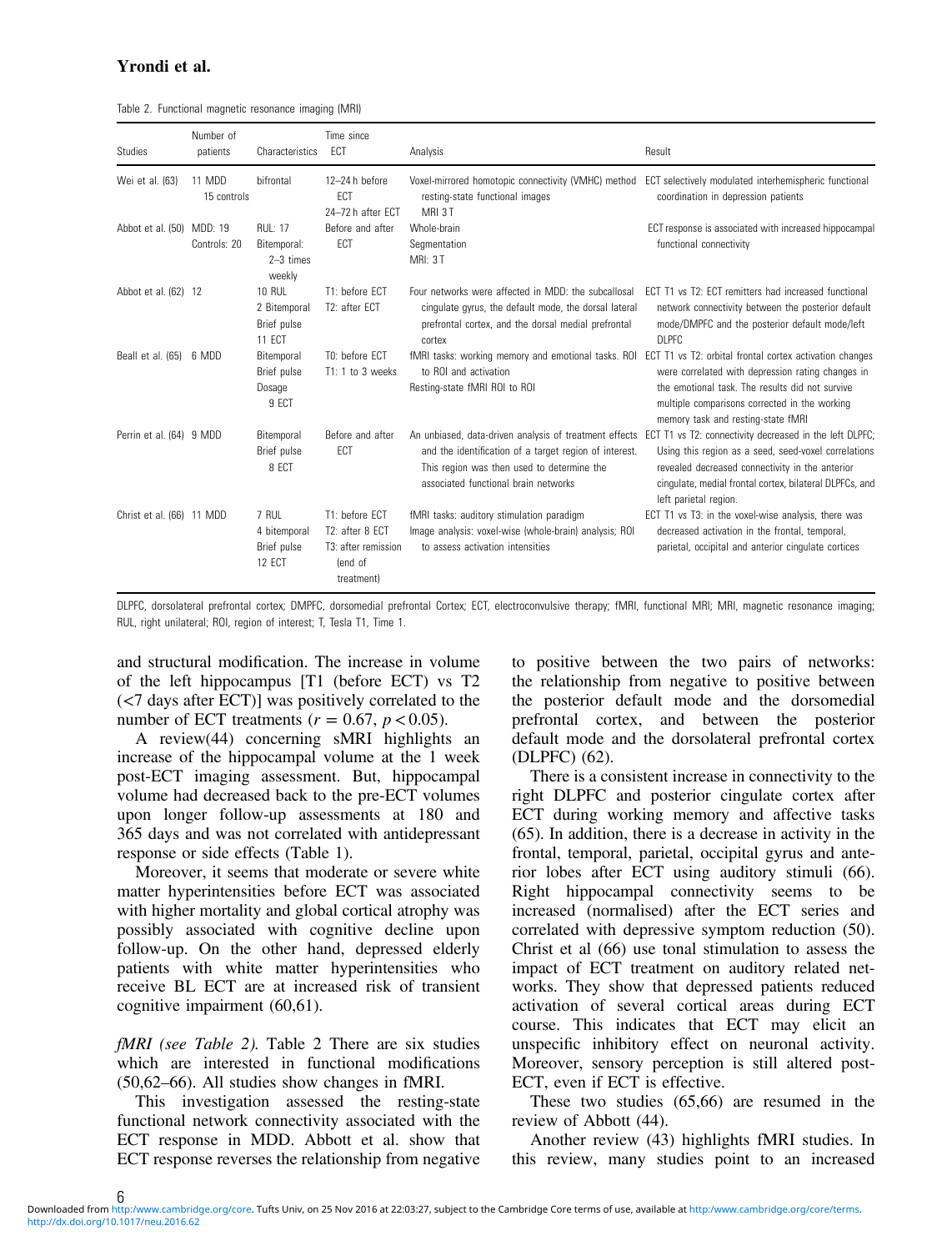#### Structural–functional brain changes in depressed patients during ECT

#### Table 3. Diffusion tensor imging (DTI)

| Studies               | Number of<br>patients   | <b>Characteristics</b>                              | Time since ECT                                                                 | Analysis                                                                                                                                                                                                                                                                                                                                                         | Result                                                                                                                                                                                                                                                                                                                       |
|-----------------------|-------------------------|-----------------------------------------------------|--------------------------------------------------------------------------------|------------------------------------------------------------------------------------------------------------------------------------------------------------------------------------------------------------------------------------------------------------------------------------------------------------------------------------------------------------------|------------------------------------------------------------------------------------------------------------------------------------------------------------------------------------------------------------------------------------------------------------------------------------------------------------------------------|
| Jorgensen et al. (68) | MDD: 19                 | Bitemporal: 16<br>Switch to<br>RUL: 3<br>Dosage     | Before ECT (T1),<br>One (T2) and four<br>(T3) weeks after<br>the series of ECT | DTI data: b-values 0 and 1,200 s/mm <sup>2</sup> , 61<br>diffusion sensitising gradient directions<br>MRI: 3T<br>T1w structural images (MPRAGE) using<br>methods from the SPM5/VBM5 and                                                                                                                                                                          | Hippocampal and amygdala volume<br>increased significantly at T2 and<br>continued to be increased at T3<br>DLPFC exhibited a transient volume<br>reduction at T2. DTI revealed a reduced<br>anisotropy and diffusivity of the<br>hippocampus at T2                                                                           |
|                       |                         |                                                     |                                                                                | SPM8/VBM8 toolboxes                                                                                                                                                                                                                                                                                                                                              |                                                                                                                                                                                                                                                                                                                              |
| Lyden et al. (67)     | MDD: 20<br>Controls: 28 | <b>RUL: 16</b><br>Bitemporal: 4<br>Titration method | Before ECT, after<br>second ECT, and<br>at the end of the<br>cure              | DTI data: echo-planar sequence including<br>61 non-collinear, icosahedrally<br>distributed directions, 10 b0 images and<br>55 axial slices (b = 0, 1,000 s/mm <sup>2</sup> ; FOV:<br>24 cm, $96 \times 96$ matrix, 2.5 mm isotropic<br>voxel size)<br><b>MRI: 3T</b><br>Voxel-wise statistical analysis used<br>validated TBSS workflows<br>FSL's Randomise tool | Increases of FA in dorsal fronto-limbic<br>circuits encompassing the anterior<br>cingulum, forceps<br>Minor and left superior longitudinal<br>fasciculus between baseline and<br>transition to maintenance therapy.<br>Decreases in RD and MD were observed in<br>overlapping regions and the anterior<br>thalamic radiation |

DLPFC, dorsolateral prefrontal cortex; DTI, diffusion tensor imaging; ECT, electroconvulsive therapy; FA, fractional anisotropy; FOV, field of view; FSL, FMRIB software library; MD, mean diffusivity; MDD, major depressive disorder; MRI, magnetic resonance imaging; MPRAGE, magnetization-prepared rapid acquisition with gradient echo; RD, radial diffusivity; RUL, right unilateral; TBSS, tract-based spatial statistic; VBM, voxel-based morphometry.

intrinsic connectivity in several neuronal networks implicated in different aspects of depression.

Wei et al. ([63](#page-10-0)) do not show any correlation between the type of stimulation (unilateral or BL) and modification functional ([Table 2\)](#page-5-0).

DTI (see Table 3). Table 3 There are two studies using MRI DTI. ECT in depressive disorder seems to be associated with an increase of fractional anisotropy in dorsal fronto-limbic circuits encompassing the anterior cingulum, forceps minor and left superior longitudinal fasciculus between baseline and transition to maintenance therapy. And, it seems to be associated with a decrease in radial diffusivity and average diffusivity are observed in overlapping regions and the anterior thalamic radiation ([67\)](#page-10-0). Jorgensen et al. [\(68](#page-10-0)) show that hippocampal and amygdala volume increased significantly at 1 week after the series of ECT and continued to be increased at 4 weeks.

DLPFC exhibited atransient volume reduction at 1 week after the series of ECT.

DTI reveal a reduced anisotropy and diffusivity of the hippocampus at 1 week.

#### **Discussion**

This systematic review highlights brain structural and functional changes during treatment with ECT. The studies explored in this article can improve the understanding of the most effective therapeutic in MDD. This also allows to improve the understanding of the pathophysiology of depression. There are higher

amygdalae and hippocampus volumes post-ECT and, without this increase, there would be long-term oedema. It seems that there is an improvement in functional connectivity in some networks (between the posterior default mode and dorsal medial prefrontal cortex and posterior default mode and the dorsal lateral prefrontal cortex left). In the MRI performed before starting ECT and after ECT remission using auditory stimuli, there was a decrease in the temporal, parietal, occipital gyrus and anterior lobe activities. Moreover, low hippocampal volume and a large volume of grey matter of the inferior frontal gyrus seems to be markers of poor treatment response [\(46](#page-9-0),[59\)](#page-10-0). There seems to be predictive of response to treatment. However, these results should be put into perspective, because the length of time of the scan after the last ECT varies significantly from one study to another. It is therefore difficult to generalise these results to all patients with ECT.

Our review complements three references ([42](#page-9-0)–[44\)](#page-9-0) that are dedicated to all neuroimaging investigations, focusing on MRI. The results of our review seem coherent with the existing data of the science. The depressive disorder seems to have an echo on the median temporal lobe (in particular hippocampus and amygdala) ([69\)](#page-10-0). The antidepressant treatments seem to act on these structures, too. The action of the ECT, both at the morphological and structural level, could correspond to an antidepressant mechanism of action [\(70](#page-10-0)). Unlike the repetitive transcranial magnetic stimulation (rTMS) which seems to have a localised effect on fractional anisotropy (FA) values in the prefrontal white matter of the left hemisphere (side stimulated with rTMS) ([71](#page-10-0)).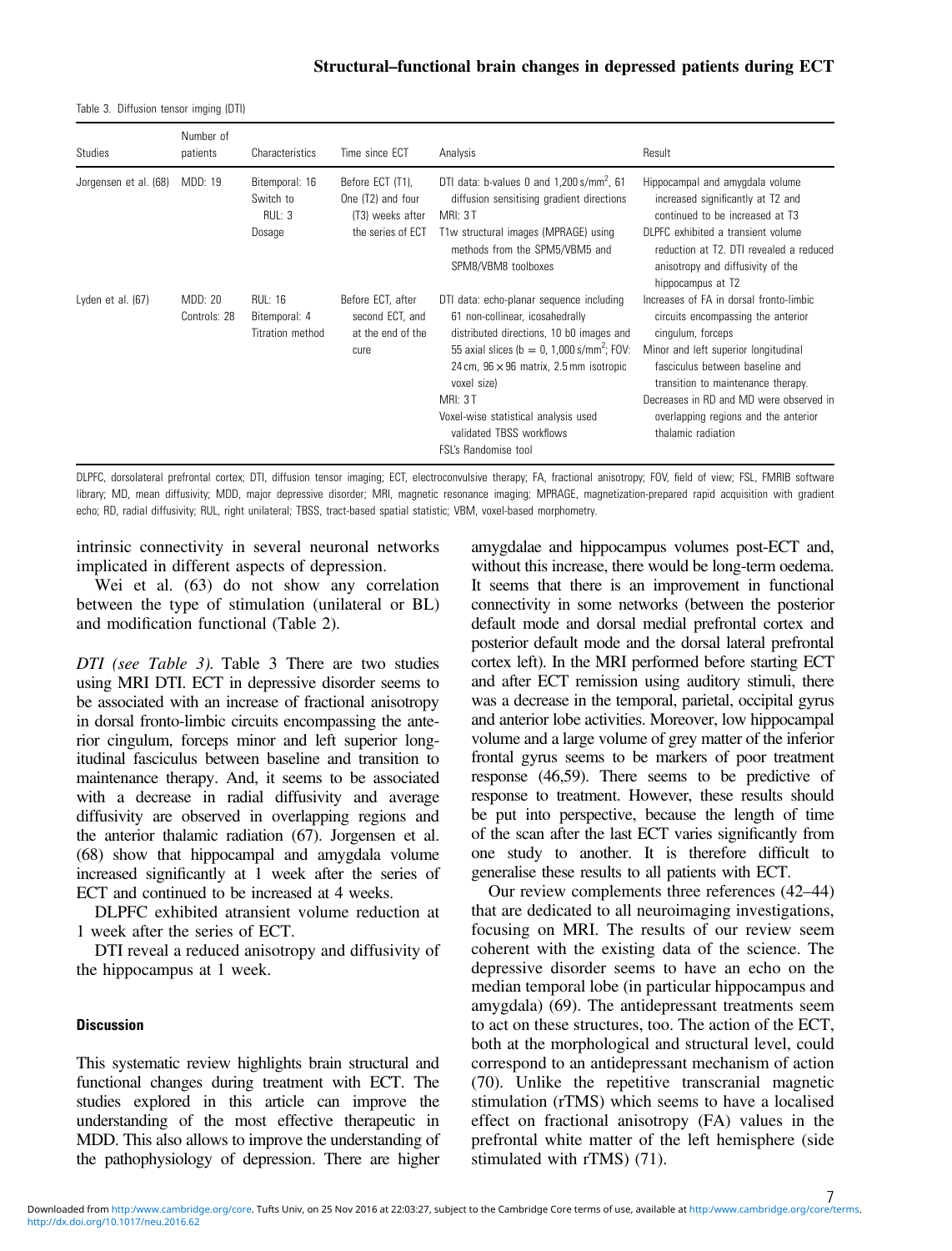#### Yrondi et al.

Moreover, the changes reported in these human studies go in the same direction as the animal data. Several studies, including animal models of depression, explain that ECT induce a neurotrophic effect on hippocampus and amygdala [\(20](#page-9-0),[23](#page-9-0)).

There were limits in these studies.

First, the limits are for sample sizes. Some of the studies had small sample sizes. The largest study included 36 patients. The small sample sizes (average sample of included studies) limit the ability to detect differences in whole-brain analyses and correlate with symptom improvement. Because patients who receive ECT are mostly patients with a certain level of severity and urgency, the possibility to perform several MRI studies is complicated.

Second, the limits are for ECT. Most studies are done with a unilateral placement of electrodes, or with mixed populations (unilateral and BL placement of electrodes). Only three studies were performed with a bitemporal placement of electrodes  $(51, 64, 65)$  $(51, 64, 65)$ and only one with a bifrontal placement . It would therefore be of considerable interest to conduct a study to investigate the effect of electrode placement on brain plasticity after ECT (particularly taking into account new techniques such as FEAST). However, different parameters of ECTs, in addition to the electrode placement, have a role in the efficacy and tolerance of ECT ([72\)](#page-10-0). But it does not appear that these various parameters have been considered in the data analysis. Only the brief pulse current was used in all studies. We know that there are more cognitive side effects with a bitemporal placement of electrodes than an unilateral placement in the right hemisphere ([73,74\)](#page-10-0). Therefore, it is possible that with different parameters, the brain structures involved are not the same or they do not have the same intensity. Indeed, the cognitive findings consistently indicate that electrode placement (RUL vs BL) is a more powerful determinant of short-term and long-term deficits than stimulus dosage. Higher stimulus intensity seems to be associated with greater impairment in a variety of acute (postictal) cognitive measures, and selective measures of anterograde amnesia during the week following ECT. But, BL ECT (independent of dosage) seems to result in more profound anterograde and retrograde amnesia during the week following ECT and greater retrograde amnesia at 2-month post-ECT follow-up. So, the effects of stimulus intensity on cognitive parameters wear off rapidly, whereas the effects of electrode placement are persistent. It is also noteworthy that, for both efficacy and cognitive effects, the degree to which electrical dosage exceeds the threshold (1 vs 2.5) is predictive of outcomes, but absolute electrical dosage has no such relations. Some studies show that the severity of cognitive

effects and efficacy of treatment conditions are fully dissociated. A number of studies highlight comparable therapeutic efficiency between RUL ECT with high stimuli intensity and BL ECT. But it would seem that the RUL is better tolerated ([75](#page-10-0)–[77](#page-10-0)). UltraBrief stimulus RUL ECT have a clear advantage over UB BL ECT in both cognitive and therapeutic outcomes [\(77\)](#page-10-0). The use of an ultrabrief stimulus markedly reduces adverse cognitive effects, and when coupled with markedly suprathreshold RUL ECT, also preserves efficacy ([74\)](#page-10-0).There also seems to be a correlation between the individual threshold and the percentage reduction in Hamilton scores  $[-0.38 \, (p = 0.05)]$  ([78\)](#page-10-0). The evaluation of the data of neuroimaging post-ECT seems to be able to be only made according to these various parameters.

Third, the limits are for MRI methods. The studies presented do not take into account new ECT techniques, such as FEAST ([79,80](#page-10-0)), which seem to be interesting in terms of their tolerance and effectiveness. Currently, there is only one study in SPECT imaging after a session of FEAST ([81](#page-10-0)) which shows a much more focused action. It would be interesting to compare classical ECT with FEAST in terms of their relative clinical efficacy and safety, in particular at the cognitive level, and the impact on brain structures involved in mood and in cognition with MRI imaging techniques.

No study reported simultaneously the impact of an effective ECT session in brain structure and function. Currently, the exact operation of ECT in depression remains unclear. In a few studies, DTI imaging sequences were missing. These data would more precisely determine the connectivity that exists after ECT treatment. Similar to the studies of Parkinson's disease ([82](#page-10-0)–[84\)](#page-10-0), multimodal MRI could help us improve our knowledge of ECT. The multimodal MRI is a combination of several quantitative magnetic resonance parameters sensitive to complementary tissue characteristics (i.e. volume atrophy, iron deposition and microstructural damage). These structural biomarkers could be associated to functional markers in the same exam (using resting-state fMRI). So, from a single MRI exam, we can measure several sequences [anatomical three-dimensional T1-weighted images, DTI, and resting-state fMRI] able to provide structural and functional brain indices. Even if DTI is conventionally used to evaluate white matter tracts and to measure the degree of anisotropy by calculating the FA, DTI could also be used to measure mean diffusivity (MD) in the grey matter reflecting microstructural integrity. In addition to classical structural markers of atrophy, MD can bring complementary information about grey matter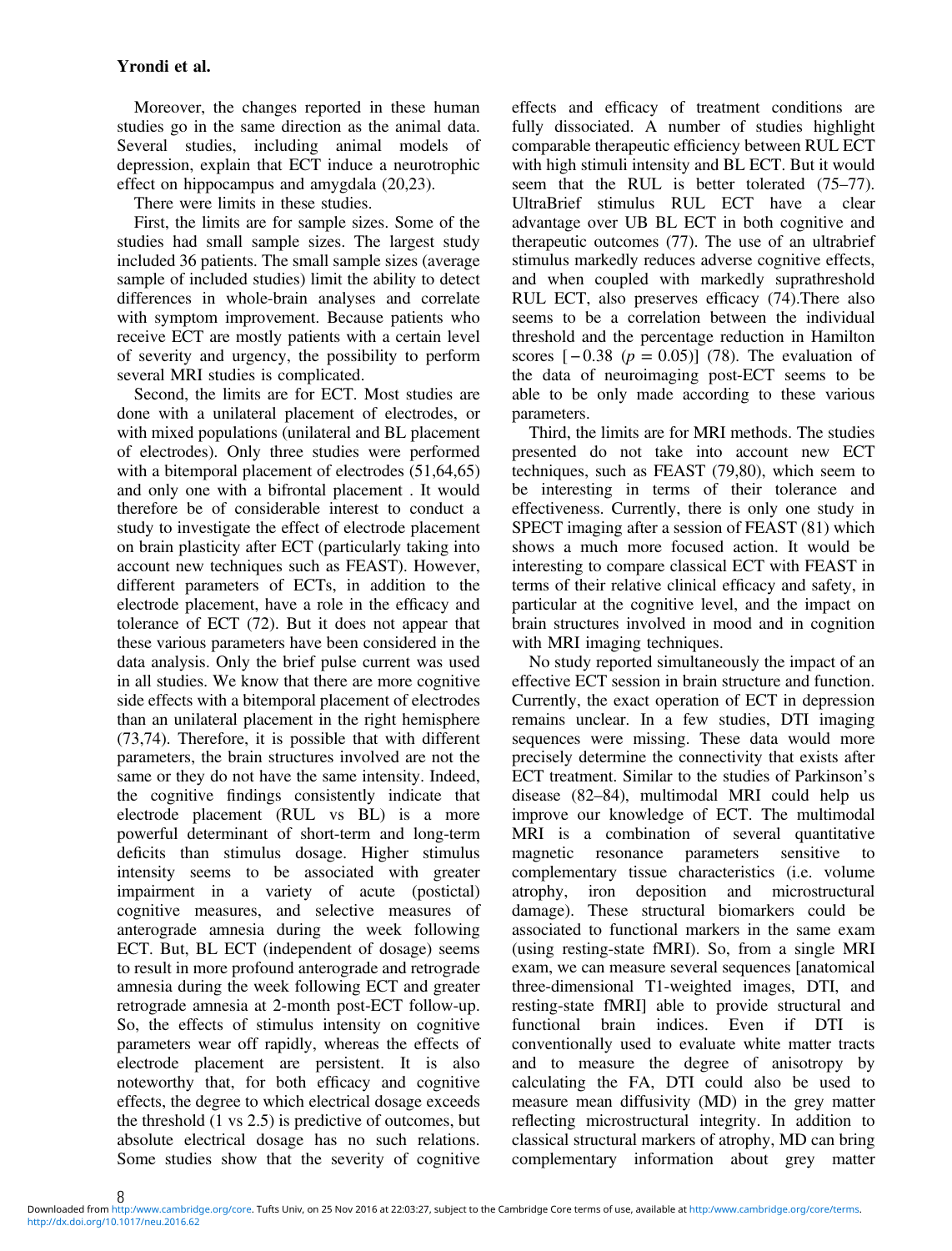<span id="page-8-0"></span>integrity. Indeed, an increase in MD and decreased fraction anisotropy reflect a progressive loss of barriers restricting the movement of water molecules in tissue compartments, which is associated with neuronal loss and myelin sheath degradation. Previous MRI studies investigating<br>physiological aging (85), neurodegenerative physiological aging ([85\)](#page-10-0), neurodegenerative diseases ([82](#page-10-0),[86,](#page-10-0)[87](#page-11-0)), or psychiatric diseases ([88\)](#page-11-0) showed the complementary aspect of atropy markers and MD parameter. Another potential MRI technique is the quantification of mineral levels in the brain. MR relaxometry (T2\*) is a sensitive method to evaluate the brain iron content in vivo. Iron accumulation has been implicated in the pathogenesis of many neurodegenerative diseases ([83](#page-10-0)[,89\)](#page-11-0). They could be associated with functional imaging markers extracted from resting-state fMRI (e.g. connectivity strength of the default network mode). Thus, from a single MRI exam, we can measure structural and functional brain changes simultaneously. These imaging results reveal possible future research opportunities in studying the mechanism of action of ECT and the pathophysiology of depression. It seems important to move towards multimodal MRI studies in the future.

We found MRI works separately investigating structural and functional brain changes post-ECT. Because of the limits of previous studies discussed above, it is necessary to conduct investigations using multimodal MRI able to provide complementary aspects about the complex changes linked to ECT. These further studies could provide information concerning the structuro–functional modifications at different steps of the ECT therapy (after a single ECT, after an effective ECT, and after a whole ECT cure).

#### Acknowledgements

None. Authors' contributions: four authors (A.Y., P.P., L.S. and C.A.) searched the database using a predefined strategy to identify potentially eligible studies. First independently and then jointly, these four authors selected studies based on summaries. A.Y. and A.S. are co-writing the article based on data selected by A.Y., P.P., L.S. and C.A.

#### Financial Support

This research received no specific grant from any funding agency or from commercial or not-for-profit sectors.

#### Conflicts of Interest

None.

#### References

- 1. ANAES. Indications et modalités de l'électroconvulsivothérapie. Fédération Française de Psychiatrie, Société Française d'Anesthésie et de Réanimation, Agence Nationale d'Accréditation et d'Evaluation en Santé (ANAES); 1998.
- 2. BAGHAI TC, MÖLLER H-J. Electroconvulsive therapy and its different indications. Dialogues Clin Neurosci 2008;10: 105–117.
- 3. UK ECT Review Group. Efficacy and safety of electroconvulsive therapy in depressive disorders: a systematic review and meta-analysis. Lancet 2003;361:799–808.
- 4. LOO C. ECT in the 21st century: optimizing treatment: state of the art in the 21st century. J ECT 2010;26:157.
- 5. PAGNIN D, DE QUEIROZ V, PINI S, CASSANO GB. Efficacy of ECT in depression: a meta-analytic review. J ECT 2004;20: 13–20.
- 6. GANGADHAR BN, JANAKIRAMAIAH N, SUBBAKRISHNA DK, PRAVEEN J, REDDY AK. Twice versus thrice weekly ECT in melancholia: a double-blind prospective comparison. J Affect Disord 1993;27:273–278.
- 7. JANAKIRAMAIAH N, MOTREJA S, GANGADHAR BN, SUBBAKRISHNA DK, PARAMESHWARA G. Once vs. three times weekly ECT in melancholia: a randomized controlled trial. Acta Psychiatr Scand 1998;98:316–320.
- 8. LERER B, SHAPIRA B, CALEV A et al. Antidepressant and cognitive effects of twice- versus three-times-weekly ECT. Am J Psychiatry 1995;152:564–570.
- 9. TAYLOR S. Electroconvulsive therapy: a review of history, patient selection, technique, and medication management. South Med J 2007;100:494–498.
- 10. SVENSSON M, HALLIN T, BROMS J, EKSTRAND J, TINGSTRÖM A. Spatial memory impairment in Morris water maze after electroconvulsive seizures. Acta Neuropsychiatr 2016; 6231-10. DOI: https://doi.org/10.1017/neu.2016.22.
- 11. SISKIND D, CHARLSON F, SARAF S, SCHEURER R, LIE DC. Twice versus thrice weekly ECT in a clinical population: an evaluation of patient outcomes. Psychiatry Res 2012;199: 208–211.
- 12. CHARLSON F, SISKIND D, DOI SAR, MCCALLUM E, BROOME A, LIE DC. ECT efficacy and treatment course: a systematic review and meta-analysis of twice vs thrice weekly schedules. J Affect Disord 2012;138:1–8.
- 13. HUSAIN SS, KEVAN IM, LINNELL R, SCOTT AIF. Electroconvulsive therapy in depressive illness that has not responded to drug treatment. J Affect Disord 2004;83: 121–126.
- 14. HOY KE, FITZGERALD PB. Brain stimulation in psychiatry and its effects on cognition. Nat Rev Neurol 2010;6: 267–275.
- 15. RUDORFER M, HENRY M, SACKEIM H. Electroconvulsive therapy. In: Tasman A, Kay J, Lieberman JA editors Psychiatry Therapeutics. Chichester: John Wiley & Sons, 2003.
- 16. SAIJO T, TAKANO A, SUHARA T et al. Electroconvulsive therapy decreases dopamine  $D<sub>2</sub>$  receptor binding in the anterior cingulate in patients with depression: a controlled study using positron emission tomography with radioligand [ 11C]FLB 457. J Clin Psychiatry 2010;71:793–799.
- 17. SAIJO T, TAKANO A, SUHARA T et al. Effect of electroconvulsive therapy on 5-HT1A receptor binding in patients with depression: a PET study with [11C]WAY 100635. Int J Neuropsychopharmacol 2010;13:785–791.
- 18. LANZENBERGER R, BALDINGER P, HAHN A et al. Global decrease of serotonin-1A receptor binding after

9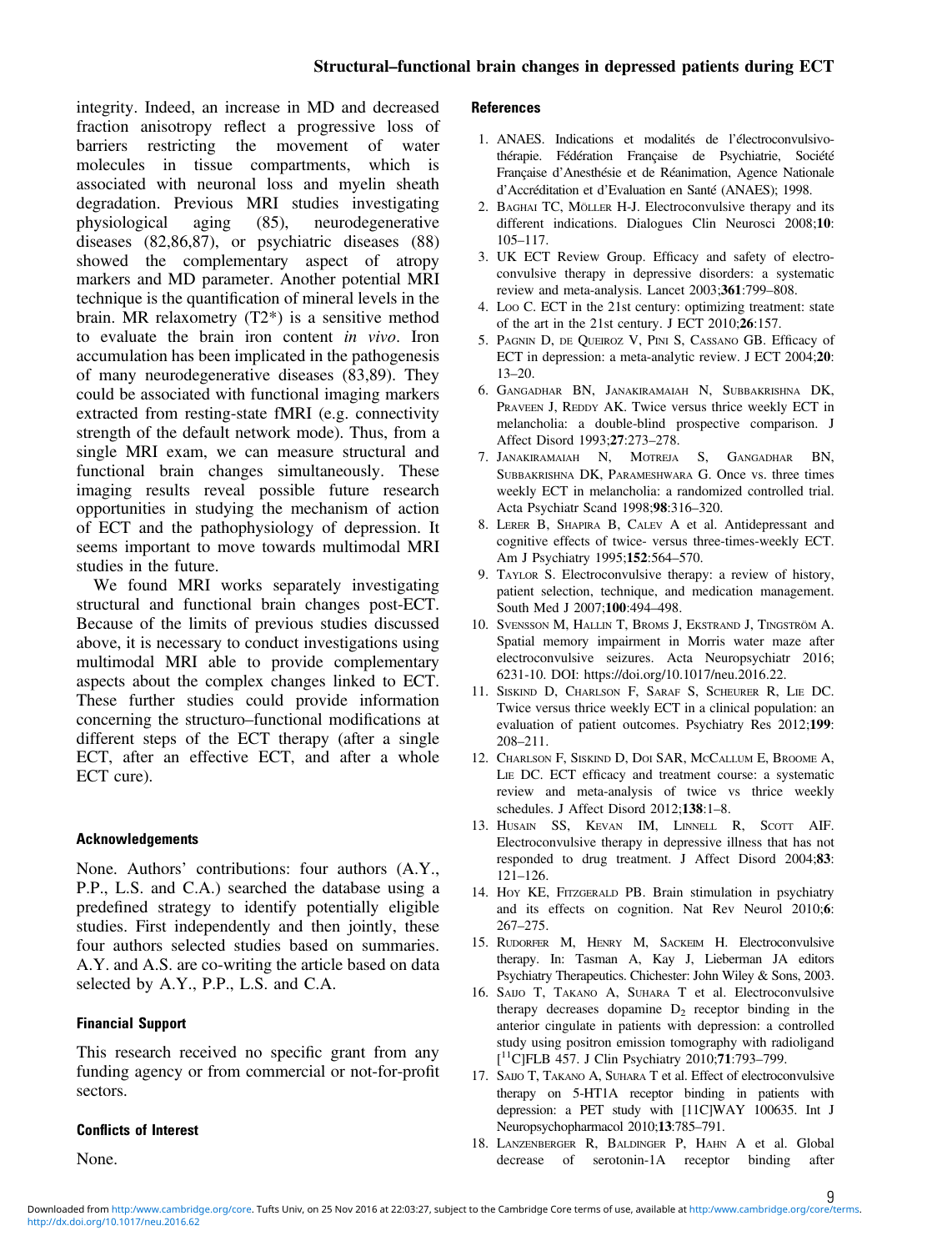<span id="page-9-0"></span>electroconvulsive therapy in major depression measured by PET. Mol Psychiatry 2013;18:93–100.

- 19. SACKEIM HA. The anticonvulsant hypothesis of the mechanisms of action of ECT: current status. J ECT 1999;15:5–26.
- 20. CHEN F, MADSEN TM, WEGENER G, NYENGAARD JR. Repeated electroconvulsive seizures increase the total number of synapses in adult male rat hippocampus. Eur Neuropsychopharmacol 2009;19:329–338.
- 21. MADSEN TM, TRESCHOW A, BENGZON J, BOLWIG TG, LINDVALL O, TINGSTRÖM A. Increased neurogenesis in a model of electroconvulsive therapy. Biol Psychiatry 2000;47:1043–1049.
- 22. SCOTT BW, WOJTOWICZ JM, BURNHAM WM. Neurogenesis in the dentate gyrus of the rat following electroconvulsive shock seizures. Exp Neurol 2000;165:231–236.
- 23. WENNSTRÖM M, HELLSTEN J, TINGSTRÖM A. Electroconvulsive seizures induce proliferation of NG2-expressing glial cells in adult rat amygdala. Biol Psychiatry 2004;55:464–471.
- 24. LEKWAUWA RE, MCQUOID DR, STEFFENS DC. Hippocampal volume as a predictor of short-term ECT outcomes in older patients with depression. Am J Geriatr Psychiatry 2005;13:910–913.
- 25. LEKWAUWA R, MCQUOID D, STEFFENS DC. Hippocampal volume is associated with physician-reported acute cognitive deficits after electroconvulsive therapy. J Geriatr Psychiatry Neurol 2006;19:21–25.
- 26. NORDANSKOG P, DAHLSTRAND U, LARSSON MR, LARSSON E-M, KNUTSSON L, JOHANSON A. Increase in hippocampal volume after electroconvulsive therapy in patients with depression: a volumetric magnetic resonance imaging study. J ECT 2010;26:62–67.
- 27. BLUMBERG HP, KAUFMAN J, MARTIN A et al. Amygdala and hippocampal volumes in adolescents and adults with bipolar disorder. Arch Gen Psychiatry 2003;60:1201–1208.
- 28. STONE VE, BARON-COHEN S, CALDER A, KEANE J, YOUNG A. Acquired theory of mind impairments in individuals with bilateral amygdala lesions. Neuropsychologia 2003;41: 209–220.
- 29. KOENIGS M, GRAFMAN J. The functional neuroanatomy of depression: distinct roles for ventromedial and dorsolateral prefrontal cortex. Behav Brain Res 2009;201:239–243.
- 30. MAYBERG HS. Modulating dysfunctional limbic-cortical circuits in depression: towards development of brain-based algorithms for diagnosis and optimised treatment. Br Med Bull 2003;65:193–207.
- 31. PHILLIPS ML, LADOUCEUR CD, DREVETS WC. A neural model of voluntary and automatic emotion regulation: implications for understanding the pathophysiology and neurodevelopment of bipolar disorder. Mol Psychiatry 2008;13:829 833–857.
- 32. BERTOLINO A, ARCIERO G, RUBINO V et al. Variation of human amygdala response during threatening stimuli as a function of 5'HTTLPR genotype and personality style. Biol Psychiatry 2005;57:1517–1525.
- 33. HARIRI AR, DRABANT EM, MUNOZ KE et al. A susceptibility gene for affective disorders and the response of the human amygdala. Arch Gen Psychiatry 2005;62:146–152.
- 34. HEINZ A, SMOLKA MN, BRAUS DF et al. Serotonin transporter genotype (5-HTTLPR): effects of neutral and undefined conditions on amygdala activation. Biol Psychiatry 2007;61:1011–1014.
- 35. SCHULTZ W. Behavioral dopamine signals. Trends Neurosci 2007;30:203–210.
- 36. DANNLOWSKI U, OHRMANN P, BAUER J et al. Amygdala reactivity to masked negative faces is associated with

automatic judgmental bias in major depression: a 3 T fMRI study. J Psychiatry Neurosci JPN 2007;32:423–429.

- 37. FALES CL, BARCH DM, RUNDLE MM et al. Altered emotional interference processing in affective and cognitive-control brain circuitry in major depression. Biol Psychiatry 2008;63:377–384.
- 38. FU CHY, MOURAO-MIRANDA J, COSTAFREDA SG et al. Pattern classification of sad facial processing: toward the development of neurobiological markers in depression. Biol Psychiatry 2008;63:656–662.
- 39. KEEDWELL PA, ANDREW C, WILLIAMS SCR, BRAMMER MJ, PHILLIPS ML. A double dissociation of ventromedial prefrontal cortical responses to sad and happy stimuli in depressed and healthy individuals. Biol Psychiatry 2005;58:495–503.
- 40. SURGULADZE S, BRAMMER MJ, KEEDWELL P et al. A differential pattern of neural response toward sad versus happy facial expressions in major depressive disorder. Biol Psychiatry 2005;57:201–209.
- 41. FITZGERALD PB, LAIRD AR, MALLER J, DASKALAKIS ZJ. A meta-analytic study of changes in brain activation in depression. Hum Brain Mapp 2008;29:683–695.
- 42. ZHUO C, YU C. Functional neuroimaging changes subsequent to electroconvulsive therapy in unipolar depression: a review of the literature. J ECT 2014;30:265–274.
- 43. BOLWIG TG. Neuroimaging and electroconvulsive therapy: a review. J ECT 2014;30:138–142.
- 44. ABBOTT CC, GALLEGOS P, REDISKE N, LEMKE NT, QUINN DK. A review of longitudinal electroconvulsive therapy: neuroimaging investigations. J Geriatr Psychiatry Neurol 2014;27:33–46.
- 45. MOHER D, LIBERATI A, TETZLAFF J, ALTMAN DG, PRISMA Group. Preferred reporting items for systematic reviews and meta-analyses: the PRISMA statement. PLoS Med 2009;6: e1000097.
- 46. JOSHI SH, ESPINOZA RT, PIRNIA T et al. Structural plasticity of the hippocampus and amygdala induced by electroconvulsive therapy in major depression. Biol Psychiatry 2015; March 5.
- 47. OTA M, NODA T, SATO N et al. Effect of electroconvulsive therapy on gray matter volume in major depressive disorder. J Affect Disord 2015;186:186–191.
- 48. BOUCKAERT F, DE WINTER F-L, EMSELL L et al. Grey matter volume increase following electroconvulsive therapy in patients with late life depression: a longitudinal MRI study. J Psychiatry Neurosci JPN 2015;40:140322.
- 49. DUKART J, REGEN F, KHERIF F et al. Electroconvulsive therapy-induced brain plasticity determines therapeutic outcome in mood disorders. Proc Natl Acad Sci U S A 2014;111:1156–1161.
- 50. ABBOTT CC, JONES T, LEMKE NT et al. Hippocampal structural and functional changes associated with electroconvulsive therapy response. Transl Psychiatry 2014;4:e483.
- 51. TENDOLKAR I, VAN BEEK M, VAN OOSTROM I et al. Electroconvulsive therapy increases hippocampal and amygdala volume in therapy refractory depression: a longitudinal pilot study. Psychiatry Res 2013;214: 197–203.
- 52. NORDANSKOG P, LARSSON MR, LARSSON E-M, JOHANSON A. Hippocampal volume in relation to clinical and cognitive outcome after electroconvulsive therapy in depression. Acta Psychiatr Scand 2014;129:303–311.
- 53. KUNIGIRI G, JAYAKUMAR PN, JANAKIRAMAIAH N, GANGADHAR BN. MRI T(2) relaxometry of brain regions and cognitive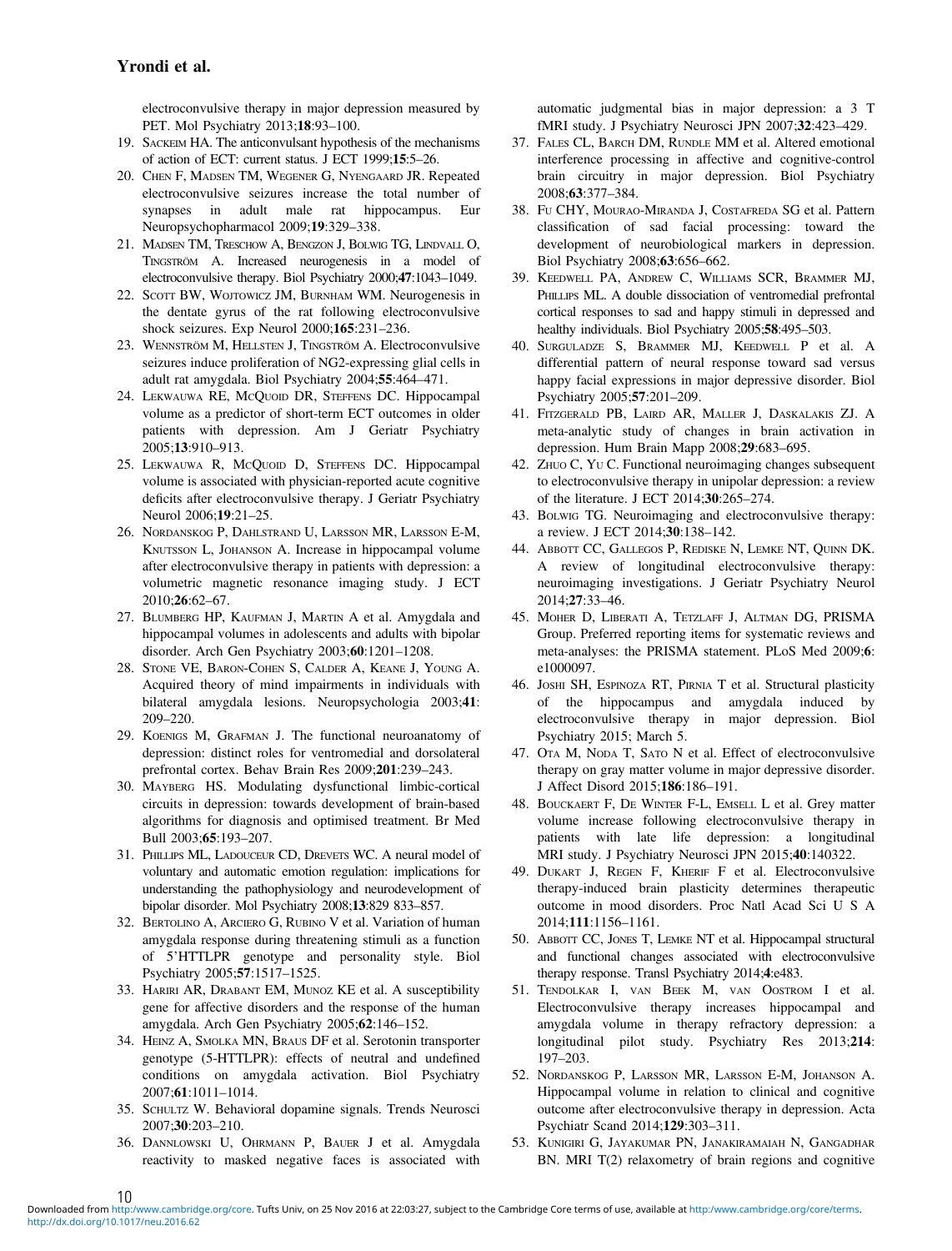<span id="page-10-0"></span>dysfunction following electroconvulsive therapy. Indian J Psychiatry 2007;49:195–199.

- 54. SZABO K, HIRSCH JG, KRAUSE M et al. Diffusion weighted MRI in the early phase after electroconvulsive therapy. Neurol Res 2007;29:256–259.
- 55. GIRISH K, JAYAKUMAR PN, MURALI N, GANGADHAR BN, JANAKIRAMAIAH N, SUBBAKRISHNA DK. Ect and  $t(2)$ relaxometry: a static walter proton magnetic resonance imaging study. Indian J Psychiatry 2001;43:22–24.
- 56. DIEHL DJ, KESHAVAN MS, KANAL E, NEBES RD, NICHOLS TE, GILLEN JS. Post-ECT increases in MRI regional T2 relaxation times and their relationship to cognitive side effects: a pilot study. Psychiatry Res 1994;54:177–184.
- 57. COFFEY CE, FIGIEL GS, DJANG WT, CRESS M, SAUNDERS WB, WEINER RD. Leukoencephalopathy in elderly depressed patients referred for ECT. Biol Psychiatry 1988;24: 143–161.
- 58. SCOTT AI, DOUGLAS RH, WHITFIELD A, KENDELL RE. Time course of cerebra; magnetic resonance changes after electroconvulsive therapy. Br J Psychiatry J Ment Sci 1990;156:551–553.
- 59. OUDEGA ML, VAN EXEL E, STEK ML et al. The structure of the geriatric depressed brain and response to electroconvulsive therapy. Psychiatry Res 2014;222:1–9.
- 60. OUDEGA ML, DOLS A, ADELERHOF I et al. Contribution of white matter hyperintensities, medial temporal lobe atrophy and cortical atrophy on outcome, seven to twelve years after ECT in severely depressed geriatric patients. J Affect Disord 2015;185:144–148.
- 61. OUDEGA ML, VAN EXEL E, WATTJES MP et al. White matter hyperintensities and cognitive impairment during electroconvulsive therapy in severely depressed elderly patients. Am J Geriatr Psychiatry 2014;22:157–166.
- 62. ABBOTT CC, LEMKE NT, GOPAL S et al. Electroconvulsive therapy response in major depressive disorder: a pilot functional network connectivity resting state FMRI investigation. Front Psychiatry 2013;4:10.
- 63. WEI Q, TIAN Y, YU Y et al. Modulation of interhemispheric functional coordination in electroconvulsive therapy for depression. Transl Psychiatry 2014;4:e453.
- 64. PERRIN JS, MERZ S, BENNETT DM et al. Electroconvulsive therapy reduces frontal cortical connectivity in severe depressive disorder. Proc Natl Acad Sci U S A 2012;109:5464–5468.
- 65. BEALL EB, MALONE DA, DALE RM et al. Effects of electroconvulsive therapy on brain functional activation and connectivity in depression. J ECT 2012;28: 234–241.
- 66. CHRIST M, MICHAEL N, HIHN H et al. Auditory processing of sine tones before, during and after ECT in depressed patients by fMRI. J Neural Transm (Vienna) 2008;115: 1199–1211.
- 67. LYDEN H, ESPINOZA RT, PIRNIA T et al. Electroconvulsive therapy mediates neuroplasticity of white matter microstructure in major depression. Transl Psychiatry 2014;4:e380.
- 68. JORGENSEN A, MAGNUSSON P, HANSON LG et al. Regional brain volumes, diffusivity, and metabolite changes after electroconvulsive therapy for severe depression. Acta Psychiatr Scand 2016;133:154–164.
- 69. PENG W, CHEN Z, YIN L, JIA Z, GONG Q. Essential brain structural alterations in major depressive disorder: A voxelwise meta-analysis on first episode, medication-naive patients. J Affect Disord 2016;199:114–123.
- 70. FU CHY, COSTAFREDA SG, SANKAR A et al. Multimodal functional and structural neuroimaging investigation of major depressive disorder following treatment with duloxetine. BMC Psychiatry 2015;15:82.
- 71. KOZEL FA, JOHNSON KA, NAHAS Z et al. Fractional anisotropy changes after several weeks of daily left high-frequency repetitive transcranial magnetic stimulation of the prefrontal cortex to treat major depression. J ECT 2011;27:5–10.
- 72. PETERCHEV AV, ROSA MA, DENG Z-D, PRUDIC J, LISANBY SH. Electroconvulsive therapy stimulus parameters: rethinking dosage. J ECT 2010;26:159–174.
- 73. SACKEIM HA, PRUDIC J, FULLER R, KEILP J, LAVORI PW, OLFSON M. The cognitive effects of electroconvulsive therapy in community settings. Neuropsychopharmacology 2007;32:244–254.
- 74. SACKEIM HA, PRUDIC J, NOBLER MS et al. Effects of pulse width and electrode placement on the efficacy and cognitive effects of electroconvulsive therapy. Brain Stimul 2008;1:71–83.
- 75. SACKEIM HA, PRUDIC J, DEVANAND DP et al. Effects of stimulus intensity and electrode placement on the efficacy and cognitive effects of electroconvulsive therapy. N Engl J Med 1993;328:839–846.
- 76. SACKEIM HA, PRUDIC J, DEVANAND DP et al. A prospective, randomized, double-blind comparison of bilateral and right unilateral electroconvulsive therapy at different stimulus intensities. Arch Gen Psychiatry 2000;57:425–434.
- 77. SACKEIM HA. Convulsant and anticonvulsant properties of electroconvulsive therapy: towards a focal form of brain stimulation. Clin Neurosci Res 2004;4:39–57.
- 78. SACKEIM HA, DECINA P, PORTNOY S, NEELEY P, MALITZ S. Studies of dosage, seizure threshold, and seizure duration in ECT. Biol Psychiatry 1987;22:249–268.
- 79. SPELLMAN T, PETERCHEV AV, LISANBY SH. Focal electrically administered seizure therapy: a novel form of ECT illustrates the roles of current directionality, polarity, and electrode configuration in seizure induction. Neuropsychopharmacology 2009;34:2002–2010.
- 80. NAHAS Z, SHORT B, BURNS C et al. A feasibility study of a new method for electrically producing seizures in man: focal electrically administered seizure therapy [FEAST]. Brain Stimul 2013;6:403–408.
- 81. CHAHINE G, SHORT B, SPICER K et al. Regional cerebral blood flow changes associated with focal electrically administered seizure therapy (FEAST). Brain Stimul 2014;7:483–485.
- 82. PÉRAN P, CHERUBINI A, ASSOGNA F et al. Magnetic resonance imaging markers of Parkinson's disease nigrostriatal signature. . Brain 2010;133:3423–3433.
- 83. PÉRAN P, CHERUBINI A, LUCCICHENTI G et al. Volume and iron content in basal ganglia and thalamus. Hum Brain Mapp 2009;30:2667–2675.
- 84. PÉRAN P, HAGBERG G, LUCCICHENTI G et al. Voxel-based analysis of R2\* maps in the healthy human brain. J Magn Reson Imaging 2007;26:1413–1420.
- 85. CHERUBINI A, PÉRAN P, CALTAGIRONE C, SABATINI U, SPALLETTA G. Aging of subcortical nuclei: microstructural, mineralization and atrophy modifications measured in vivo using MRI. NeuroImage 2009;48:29–36.
- 86. CHERUBINI A, PÉRAN P, SPOLETINI I et al. Combined volumetry and DTI in subcortical structures of mild cognitive impairment and Alzheimer's disease patients. J Alzheimers Dis 2010;19:1273–1282.